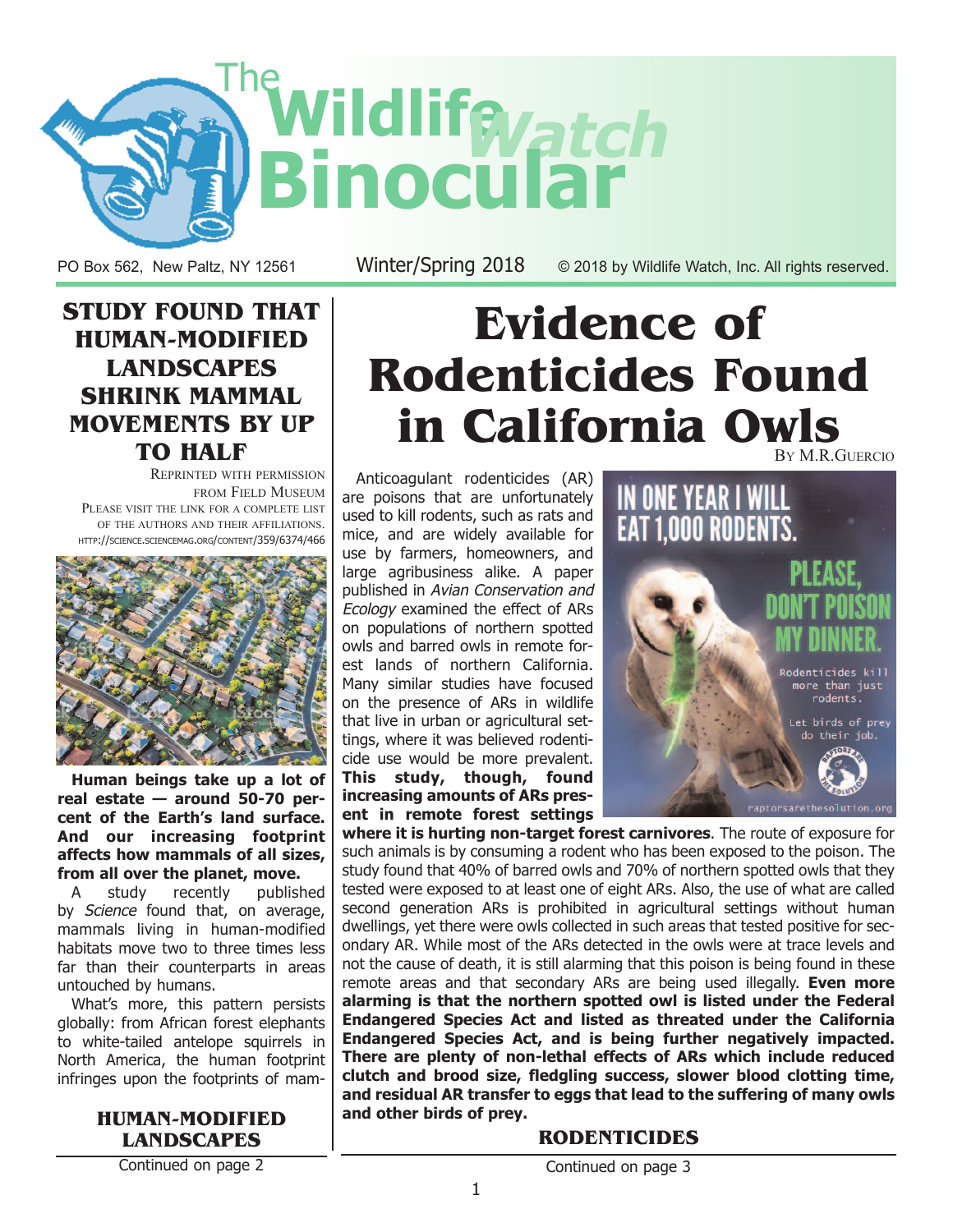#### **HUMAN-MODIFIED LANDSCAPES**

#### Continued from page 1

mal species both big and small**. The study, led by Marlee Tucker of the Senckenberg Biodiversity and Climate Research Centre in Germany, is the first of its kind to log movement behaviors for such a wide range of mammals globally.**

**"All organisms need space," Bruce Patterson, a co-author of this study and MacArthur Curator of Mammals at The Field Museum in Chicago, explained. "They need space to gather their resources, find mates, and perform their ecological services." For instance, bats need room to find and consume insects and pollinate plants (which amount to \$3.5 to 50 billion worth of agricultural labor annually in the US alone), and apex predators need room to hunt and control other species' populations.**

In the study, more than 100 researchers contributed information on 803 individual mammals representing 57 species in total. Patterson offered up data on the movement of lions in a pristine wilderness area of Tsavo, Kenya. From 2002-09, he followed three lions using high-tech collars that continuously tracked individuals' movement via GPS — the data he contributed to the Science study. One of those lions, in its natural habitat, patrolled an area twice the size of Chicago (1400 km2) to find food, attract mates, and repel intruders.

**But habitat loss and fragmentation disrupt these critical animal** **behaviors.** Clearing rainforest is an example of habitat loss — the destruction and loss of usable area for a given species. Constructing a road through the savannah, on the other hand, constitutes habitat fragmentation — the division of habitat area into smaller, discontinuous spaces. When suitable habitat spaces become too small or too isolated, animals can no longer afford to visit them, changing their space use.

As habitats become compromised, resources like food and living space that animals rely on become scarce. Sometimes, when resources are limited, animals traverse larger areas to get what they need  $-$  if there's not enough food in a five-mile radius, they might move to a ten-mile radius. However, this study shows that on the whole, that sort of additional movement tends not to be an option — if there's no uninterrupted landscape available, then the affected animals simply can't live there.

To that end, the Science study found "strong negative effects of the human footprint on median and long-distance displacements of terrestrial mammals." Patterson put it more simply: "Human dominion over Earth's landscapes gets in the way of animals doing their thing." Some species, like mice, can make do with less room, but animals that need lots of space, like lions, tigers, and elephants, simply can't live in areas with lots of humans.

**"It is important that animals move, because in moving they carry out important ecological functions like transporting nutrients and seeds between different areas. Additionally, mammalian movements bring different species together and thus allow**

**for interactions in food webs that might otherwise not occur. If mammals move less this could alter any of these ecosystem functions," says lead author Marlee Tucker.**

Across the wide array of species its data encompasses, the study points to a singular, and grim, conclusion: For mammal species, the effects of habitat loss and habitat fragmentation don't discriminate by geographic location, body size, or where that species sits on the food chain **— the human footprint threatens most other mammals.**

Still, Patterson remains hopeful that the Science study can guide further research and change our approach to human land use. "Ultimately, it would be good to know whether there are critical thresholds in the human footprint for the species living around us. Are there specific points beyond which resources become limiting and species are excluded?" he asked. "As we continue to transform the landscape and as the human population expands, we're limiting the space and resources [that other mammals need to live."](https://tinyurl.com/alligatorgolfcourse) 



https://tinyurl.com/alligatorgolfcourse

Wildlife Watch thanks Jim Robertson for obtaining permission to reprint the article. Photos are the addition of Wildlife Watch.

# DID YOU KNOW?

Raccoons and opossums that find themselves onto our properties usually move along due to their nomadic nature. However, if you find that these critters are posing a hazard to your property and themselves, a

great natural repellent to keep them away is a simple solution of about 1 part cayenne pepper, about 8 parts water, and a drop of dish soap. Spray this on lawns, around vegetable gardens, and around trash cans. The sensitive noses of these animals will be deterred by the spice. This is just one way to live in harmony with our wildlife. From the Facebook page of SBWCN. www.facebook.com/SBWCN/?hc\_ref=ARTJRMf4mGUC3gGr7rSz6jNSqiJ72DUt1lbbrrrpw6C3wWBrin4AvzoZnqA7BGHHOPk&fref=nf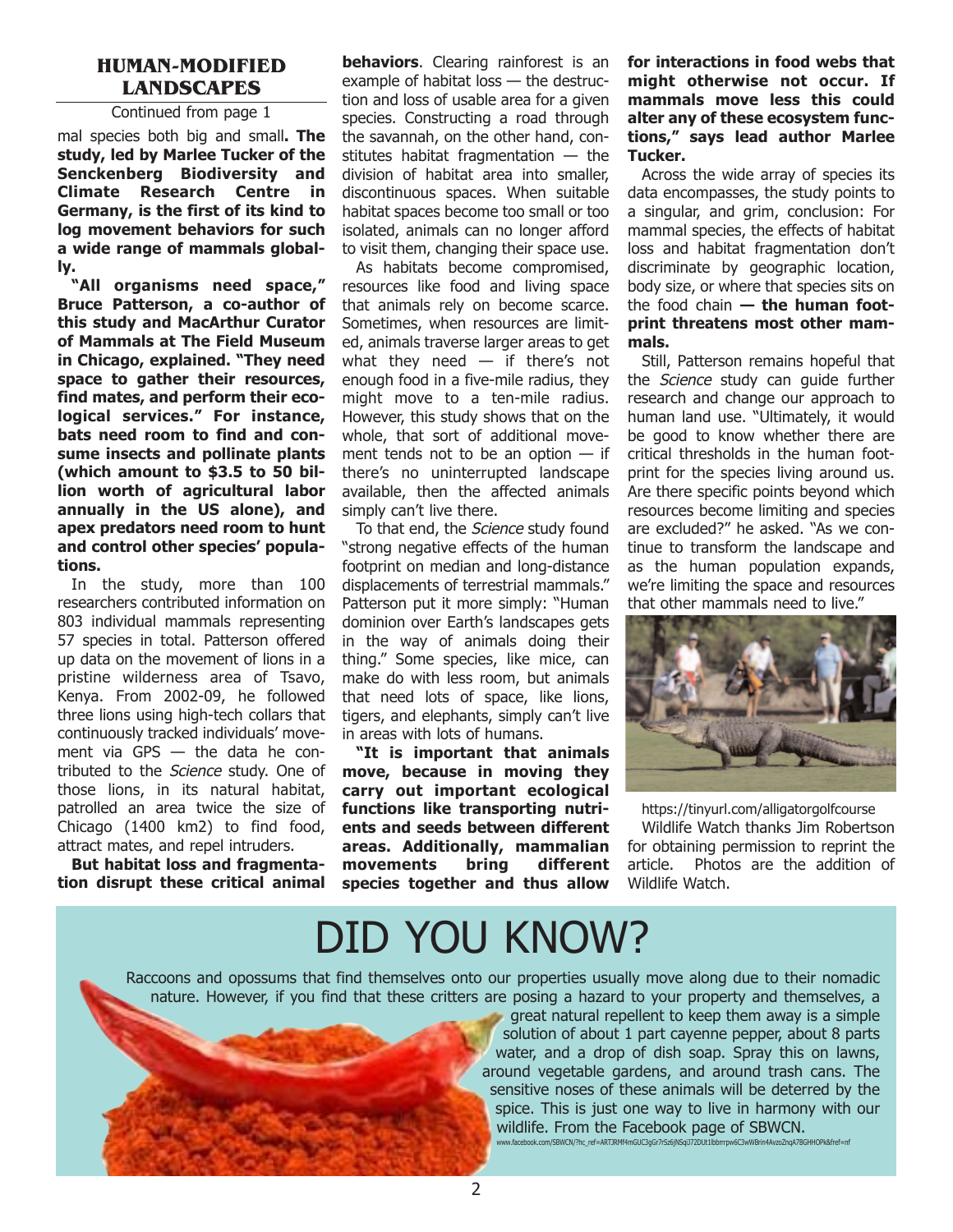### **RODENTICIDES**

#### Continued from page 1

**Earlier studies concerning ARs have found extremely high concentrations in fishers, and have linked this exposure to thousands of illegal marijuana cultivation sites on public and tribal lands.** Heading into the future as marijuana becomes legalized, this is something to be concerned about and warrants examination for a safer alternative to poisoning animals that are simply living and behaving as they naturally should. **A creative alternative to rodent "problems" in agricultural settings is being implemented by California's Hungry Owl Project, founded and directed by former wildlife rehabber Alex Godbe. In 2013 Godbe had groups of barn owls in 25 vineyards working to naturally reduce the rodent population that had been damaging their crops, without the use of rodenticides. This can be the case for other predators too such as coyotes, foxes, skunks, raccoons and opossums, to name a few. A good point made by Godbe is that we are killing off nature's own rodent control by the second-hand poisoning of rodent eating predators (Williams).**

that may sometimes seem out of our direct control, there are still things we can do in our daily lives that can either lessen or add to the existing problem. Pesticides have a wide-reaching effect that isn't always in the forefront of a person's mind when they decide to use them. Before you use Ars, keep in mind that you are killing not only mice that live in or around your home, but you are potentially poisoning many other animals and their offspring as well. Friendly options are available that are safer for humans and animals such as catch and release mouse traps. For more detail, please visit:

Gabriel, Mourad W., et al. "Exposure to Rodenticides in Northern Spotted and Barred Owls on Remote Forest Lands in Northwestern California: Evidence of Food Web Contamination." Avian Conservation and Ecology, vol. 13, no. 1, 2018, doi:10.5751/ace-01134-130102.

Williams, Ted. "Poisons Used to Kill Rodents Have Safer Alternatives." Audubon, 2013, www.audubon.org/magazine/january-february-2013/poisons-used-kill-rodents-have-safer.

------------------------ **Marissa Guercio** is a biology graduate from SUNY New Paltz who is interested in conservation and animal behavior.

While the use of pesticides such as ARs is a large issue

## **BOILING LOBSTERS ALIVE IS [BANNED IN SWITZER](https://tinyurl.com/y8cjyfq6)LAND EYE ON THE NEWS**



CNN reports that the Swiss government has banned throwing lobsters into boiling water while they are still conscious. They also have banned keeping lobsters on ice while still alive.

That has been done based on studies that "suggest" lobsters are sentient with advanced

nervous systems that "may" feel pain. [Those of us at Wildlife Watch KNOW that lobsters feel pain.] The painful solution? Knock them out first!

These changes in law are based on a series of experiments by **Professor Robert Elwood,** Emeritus Professor in Ecology, Evolution, Behavior and Environmental Economics at Queens University, Belfast.

Wildlife Watch reached out to Prof. Elwood, but has not yet heard back. We have many questions and will report in the next issue if we do hear from him.

Recently, I was in a supermarket and witnessed a lobster reaching up to the worker who seemed to be playing with him by pulling at him with tongs. The photo we chose here shows what the lobster looked like. To me, he looked like a child asking to be helped, not realizing that he was asking for help from someone who regarded him merely as food.

**Wildlife Watch believes that the best solution to cruelty is vegan**ism, a plant-based diet. Veganism alone would relieve much suffering of our wild land, water, and air animals.

### **This is a good time to once again introduce the World Peace Diet by Dr. Will Tuttle.**

Please visit:

http://www.worldpeacediet.com/

It can change your life and health, and certainly make the world a better place for the animals.



**Please watch a YouTube video of Dr. Will Tuttle's and Madeleine Tuttle's amazing work to spread veganism across the globe!**

www.youtube.com/watch?v=BKreXWObN04&feature=youtu.be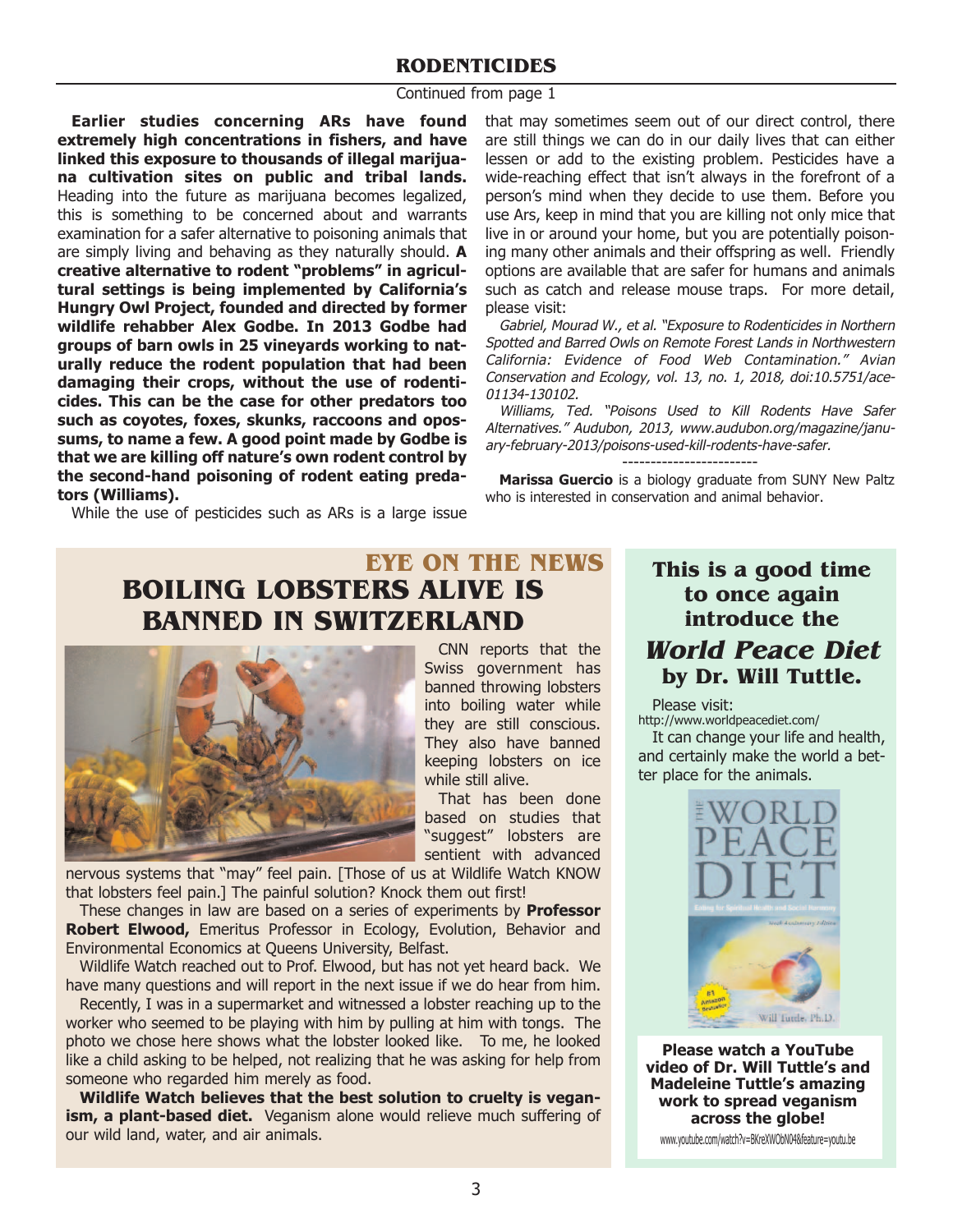## **BREEDING CATASTROPHE IN ADELIE LAND EYE ON THE NEWS**

Terre Adélie (Adélie Land) in eastern Antarctica is home to a significant



**18,000 pairs of penguins have recently suffered a breeding catastrophe in which all but two of the colony's chicks have died.** The cause of this tragic event is most likely abnormally vast amounts of sea ice surrounding the colony, thus forcing the adult penguins to travel farther for food, said the World Wildlife Fund. "The impact of this catastrophic event is confined to this specific colony of Adélie penguins, predictions are that the Antarctic will get warmer and this may pose different challenges in the longer term" said Rod Downie, Head of Polar Programs at WWF. As if the penguins didn't have enough to worry about, and this is not the first time for disaster to strike the colony. Four years ago, every one of the colony's chicks froze to death when a cold snap followed a rain event. We are hopeful that there may be a light at the end of this bleak tunnel for the Adélie penguins. Environmental groups and officials are meeting to discuss the creation of a new Marine Protected Area (MPA) for the waters off eastern Antarctica. **If this protection zone were to be enacted, it would make the area off limits to krill fisheries which is great news for the penguins since krill is an important part of their diet.** This protected area would ultimately form a safer breeding ground for the penguins, something that it seems they are in much need of these days. According to Yan Ropert-Coudert, lead researcher on the Adélie Penguin Program at France's National Center for Scientific Research (CNRS), the breakup of the Mertz glacier since 2010 is causing other environmental changes in the region as well. Ropert-Coudert said "An MPA will not remedy these changes but it could prevent further impacts that direct anthropogenic pressures, such as tourism and proposed fisheries, could bring." This is good news considering research by oceanographers at the University of Delaware found that 60% of Antarctica's Adélie penguin habitat may become unsuitable by the end of the 21<sup>st</sup> century due to warm-

sors on the areas that the penguins breed and fish in. At last year's meeting the Ross Sea MPA, which is the largest in the world, was successfully negotiated and CCAMLR was hopeful that this positive momentum would carry the decision to approve another large MPA covering one million square kilometers in eastern Antarctic waters. **Not only would this MPA be beneficial for Adélie penguins, but also would protect unique marine ecosystems. Unfortunately, this proposition was denied during this year's meeting due to the lack of consent from Russia and China.** The meeting of representatives from 24 countries plus the European Union, must all be in agreement in order for

ing seas and rain.

Please see the full article Penguin catastrophe leaves thou-



sands of chic[ks](http://www.cnn.com/2017/10/13/world/antarctica-penguin-chicks-die/index.html) [dead](http://www.cnn.com/2017/10/13/world/antarctica-penguin-chicks-die/index.html) [with](http://www.cnn.com/2017/10/13/world/antarctica-penguin-chicks-die/index.html) [only](http://www.cnn.com/2017/10/13/world/antarctica-penguin-chicks-die/index.html) [two](http://www.cnn.com/2017/10/13/world/antarctica-penguin-chicks-die/index.html) survivors by Manisha Ganguly here: www.cnn.com/2017/10/13/world/antarctica-penguin-chicks-die/index.html

Summarized by M.R.G Photos from National Geographic:

RENAISSANDO WAS CHINO FRANCISCO MARCHI CAN VARIO SUN SANDO VANO SAN GAL VISAVI ALIMEN AL VISAVI PRODUCTION CONTRAS ENGLIS CANADIALIZATIVO MARCHIDI

### **SAD FOLLOW-UP: PROPOSED MARINE PROTECTED AREA GETS DENIED AT 2017 MEETING OF THE COMMIS-SION FOR THE CONSERVATION OF ANTARCTIC MARINE LIVING RESOURCES (CCAMLR)**  BY M.R.GUERCIO

Above, we featured a story about a colony of Adélie penguins who tragically lost all but two of their chicks. A hopeful proposition to create a new **Marine Protected Area (MPA)** around eastern Antarctic waters would lessen anthropomorphic stresworld. It is important to note, that

the proposal for the Eastern Antarctic MPA did not explic-[Larsen C](http://www.cnn.com/2017/10/13/world/antarctica-penguin-chicks-die/index.html) itly ban all

fishing in the protected area, and accommodations for fishing have been made in the past in other protected areas - - in spite of the fact that the ecology will suffer along with the individual sea animals.

However, there were positive strides made in protecting Antarctic waters at this year's meeting which include protection of exposed waters after the Larsen C ice shelf split (Larsen A collapsed entirely in 1995 and Larsen B did the same in 2002); approval of an MPA around the Arctic Peninsula, and the approval of a research and monitoring plan for the Ross Sea MPA.

If you wish to look into this more, please read the articles below:

Why are talks over an East Antarctic marine park still deadlocked? By Cassandra Brooks https://theconversation.com/why-are-talks-over-an-east-antarctic-marine-park-still-deadlocked-86681

Plans rejected for East Antarctic Marine Park By April Reese https://www.nature.com/news/plans-rejected-for-east-antarctic-marine-park-1.22913

Fishing is a common excuse used by parties who oppose the creation of protected waters, as it can be used to exert power and geopolitical control over this neutral area of the

the MPA to be approved.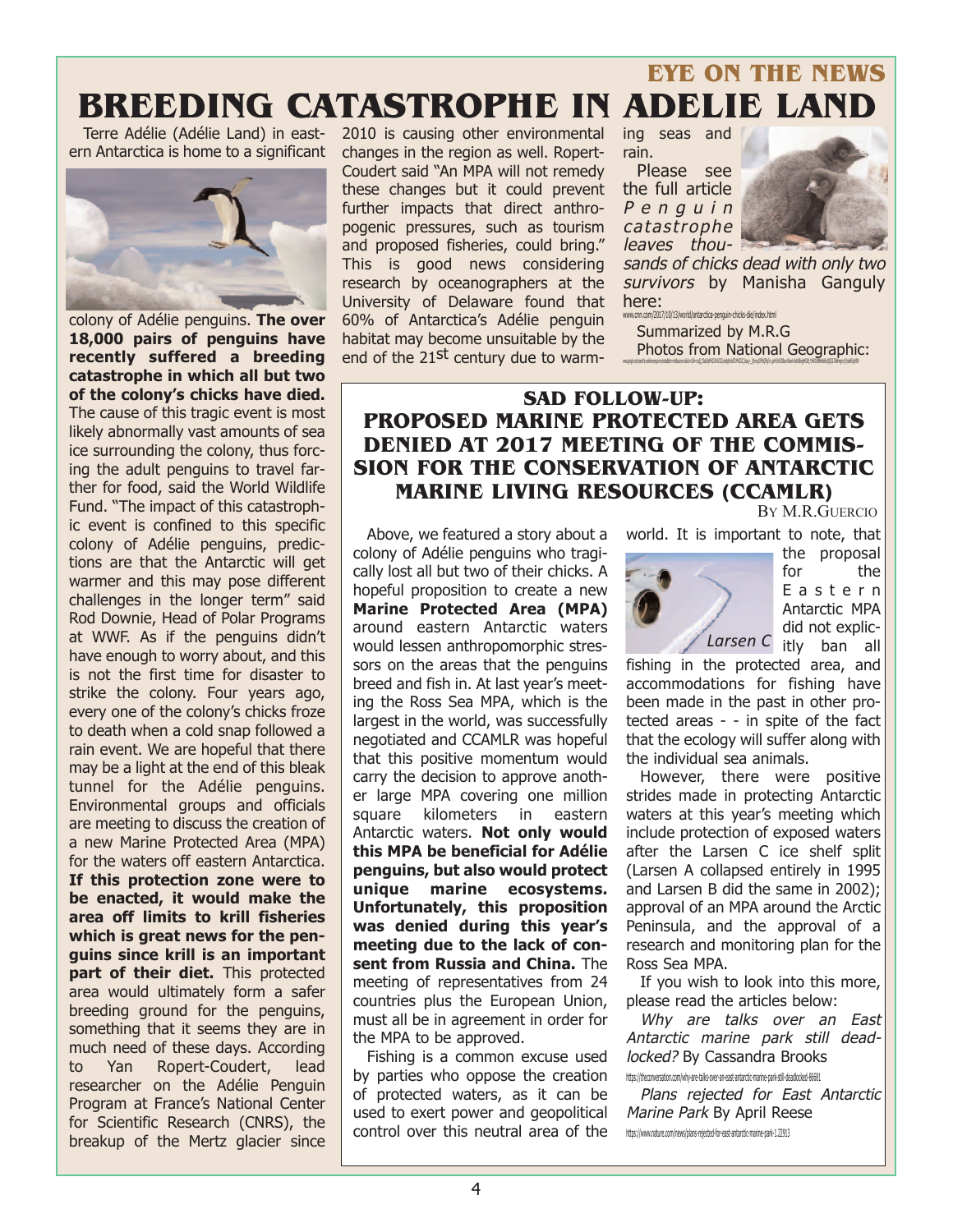## **…AND IN THE NORTH POLE, STARVING POLAR BEARS HAVE ALMOST NO PLACE LEFT AT ALL**

In the Arctic, polar bears are dying because they are being forced to travel farther, which results in loss of body fat rel[a](https://www.theverge.com/2018/2/1/16959250/polar-bears-metabolism-seals-arctic-ice-climate-change)tive to their caloric intake. Global warming or climate change caused by CO2 emissions are the problem.

Polar bears are particularly susceptible to changes in sea ice because of their hunting strategies: the bears eat as much as they can in the spring and early summer, when seals



them get through pretty much the rest of the year. But if sea ice is missing or is thinner, drifting longer distances, polar bears can't catch as many seals, using more energy than they take in. That affects their health and their ability to make new pups: the number of polar bears in the Beaufort Sea has already declined by 40 percent from 2004 to 2007, likely because of changes in sea ice. Contact GREENPEACE

**EYE ON THE NEWS**

are having their pups, putting on lots of fat that will help

www.oresnexe.org/ardive-internationalien/ and become invoked in their amazin work. Here's one beginning: https://www.oresnexe.org/ardive-internationalien/compositions/tour-Bon-Gara-Bon-To-Start-Eco-Food-Revolution/

## **LARGEST MEAT PRODUCER BUYS VEGAN "MEAT" COMPANIES**



**RECENTLY, "FIELD ROAST," A COMPANY THAT PRODUCES VEGAN MEAT ANALOGS, WAS ACQUIRED BY CANADA'S LARGEST MEAT PRODUCER FOR**

### **WILDLIFE WATCH NEEDS YOU!**

Wildlife Watch needs your help more than ever to continue providing our vital wildlife hotline service to the public. We receive calls from across the country and occasionally from Canada from people needing help with injured and orphaned wildlife. Our easy to remember number 877WILDHELP is recommended by veterinary offices, SPCAs, and law enforcement agencies. Additionally, we publish the **Wildlife Watch Binocular** to inform the public about animals and the people who help them, to promote wildlife watching, and to provide the understanding that all animals are individuals deserving of kinder treatment.

### **Will you help our work? YES** http://wildwatch.org/join/contrib.htm

**\$120,000,000. "LIGHTLIFE" WAS BOUGHT BY THE SAME COMPANY LAST YEAR FOR \$140, 000,000!** 

Maple Leaf Foods Inc, the largest distributor of packaged meats in Canada, has announced it has purchased U.S. vegan meat producer, the Field Roast Grain Meat Co, for \$120 million.

**Michael McCain, Maple Leaf Foods' CEO, said this move is part of the company's shift toward achieving its vision of becoming a leader in sustainable protein.**

**"The acquisition of Field Roast complements and expands our portfolio in the fast-growing North American market for alternative proteins," McCain said in a statement. "It also aligns with our vision to be a leader in sustainable protein and create shared value through making a positive social**

*The Wildlife Watch Binocular*  is published quarterly by Wildlife Watch Inc., a 501(c)3 Corp. P.O. Box 562, New Paltz, NY 12561 Phone: 845-256-1400, e-mail: wildwatch@verizon.net Website: www.wildwatch.org Anne Muller, Editor We welcome letters/articles/photos for consideration. Contributions are tax-deductible.

**impact. Field Roast has built brand leadership through focusing on quality, craftsmanship and taste, and its acquisition will allow Maple Leaf to fuel growth in the category through investment, brand building and innovation."**

Seattle-based Field Roast produces a range of vegan plant-based meats, including roasts, sausages, frankfurters, deli slices. The company also recently launched a line of nondairy cheeses called Chao, and frozen foods, including vegan mac and cheese.

#### **Animal agriculture accounts for 18% of global greenhouse gas emissions.**

Field Roast is the second plant-based company Maple Leaf has acquired this year. In February, the packaged meats company bought another U.S. based plant-based protein company, Lightlife Foods, for \$140 million.

Lightlife Veggie Turkey Slices is my all

time favorite! The slices are super thin, and make a great sandwich. **Best of all, my dog, Chico, LOVES it more than meat!! I wrap his heart med-**



**ication in a quarter of a turkey slice and he gobbles it down without a struggle!!** 

https://www.livekindly.co/field-roast-meat-company-aquires/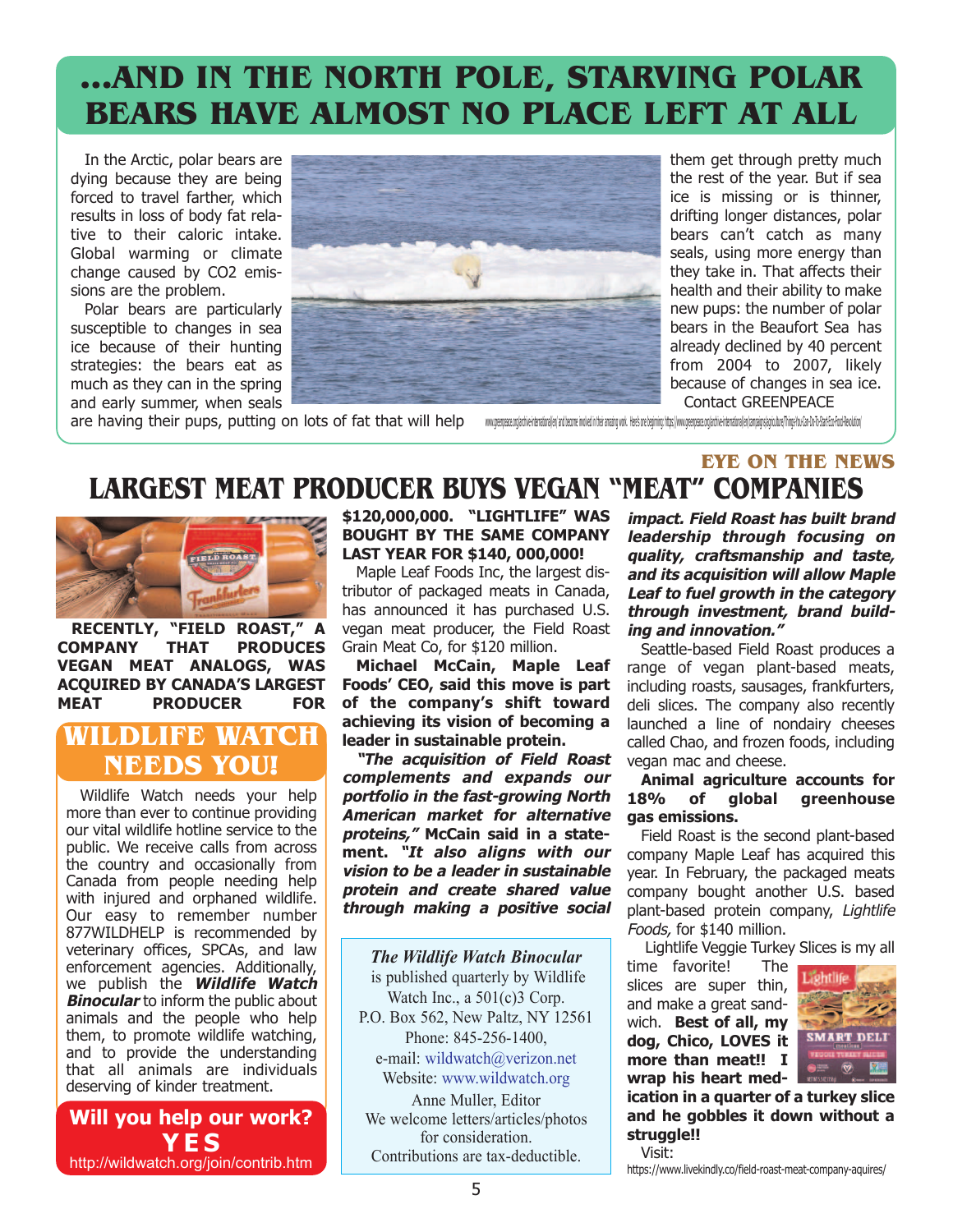# **R.O.C.K. - Rehabbers Offer Care and Kindness**

**The Wildlife Watch Hotline – 877-WILDHELP** receives hundreds of calls every year from across the country, and a few from Canada. Police departments, conservation agencies, SPCAs, veterinary offices, and federal, state, and municipal offices have referred callers to

Wildlife Watch for help.

**Your contribution to Wildlife Watch will help us to expand our volunteer service by allowing us to cover phones 24/7 and update our lists as new wildlife rehabilitators come on the scene.**

## **WHO WILL HELP THE WILDLIFE WHEN THERE'S FIRE, MUDSLIDES, AND DEATH? THE SANTA BARBARA WILDLIFE CARE NETWORK (SBWCN)**

Thank you to **Julia Parker of SBWCN** for filling us in on the nightmare that torched the Santa Barbara area and the mudslides that buried homes, people and wildlife.

We reached out to the Santa Barbara Wildlife Care Network and asked to know more about the state of the wildlife there. Julia Parker who returned our call was kind enough to write the following from the frontlines.

During this challenging time within our community, multiple species of wildlife have been directly impacted by the Thomas Fire and subsequent mudslides. **SBWCN has received reports from the public about deer that are challenged as grazing areas are now barren. Predator species have also been significantly impacted, losing a large amount of lucrative hunting area as many species are forced to move into alternate territories due to the catastrophic events.** The Santa Barbara Wildlife Care Network has received reports of **dead bears found on local beaches as well as mountain lion sightings close to individuals' homes.** To date, **the SBWCN has admitted a gull and raccoon for rehabilitation** that were both found in the Montecito area



post Thomas Fire and mudslide.

**The raccoon in care has burn lesions on his paws and tail. He was discovered in Montecito by a fireman after the mudslide. With the vast amount of land now void of vegetation, chaparral, oaks and grasses, surviving wildlife must relocate in search of new habitat, food, and shelter while competing with established wildlife in these areas.**

**The native Western pond turtle (WPT) has been found on local beaches, after being carried away from their habitats during the mudslide. Five WPT are in care, one with burns on his leg and another healing from a broken leg.**

Santa Barbara Wildlife Care Network is the only general wildlife rehabilitation center in Santa Barbara and Ventura Counties, the region affected by the disaster. We are entering our 30th year and have noticed that the need for our

work to rescue wildlife increases every year.

**We cannot yet comment on the repercussions to songbird and raptor populations, as surviving species will have to establish new territories on the heels of the breeding season that is quickly upon us. We suspect that this domino effect for wildlife in the loss of habitat, food supply, shelter, and territories will have a significant impact on our local ecosystem for years to come.**

National Geographic has titled 2018 to be the "Year of the Bird", in recognition of the centennial anniversary of the Migratory Bird Act. For the team at the Santa Barbara Wildlife Care Network, this description could not be more fitting. **Now more than ever, our attempt to preserve wildlife species in Southern California will be invaluable while our community continues to repair their lives in the wake of this disaster.**

Please visit the Santa Barbara Wildife Care Network at: https://www.facebook.com/SBWCN/ Not only will you see the extraordinary rescues done by the SBWCN, but you will also see videos of ANIMALS RESCUING OTHER ANIMALS!

On the SBWCN Facebook page you will see the innovative and life-saving work of **Dr. Jamie Peyton** of the **UC Davis Veterinary College**. **She treated this poor bear and other wild burn victims the way human burn patients are treated, with fish skin mainly from tilapia.** Dr. Peyton said that its use for bears was for the

first time. She and her colleagues stitched tilapia fish skins on the animals' feet to sooth the burns. She said the bears soon were up and walking around



Photo from the California Dept. of Fish and Wildlife

in their bandages and will be released as soon as they are ready.

**Wildlife Watch** is happy to report that **synthetic skin** is now being developed in the US and Australia for treatment of severe burns, but as of now it is not available for use.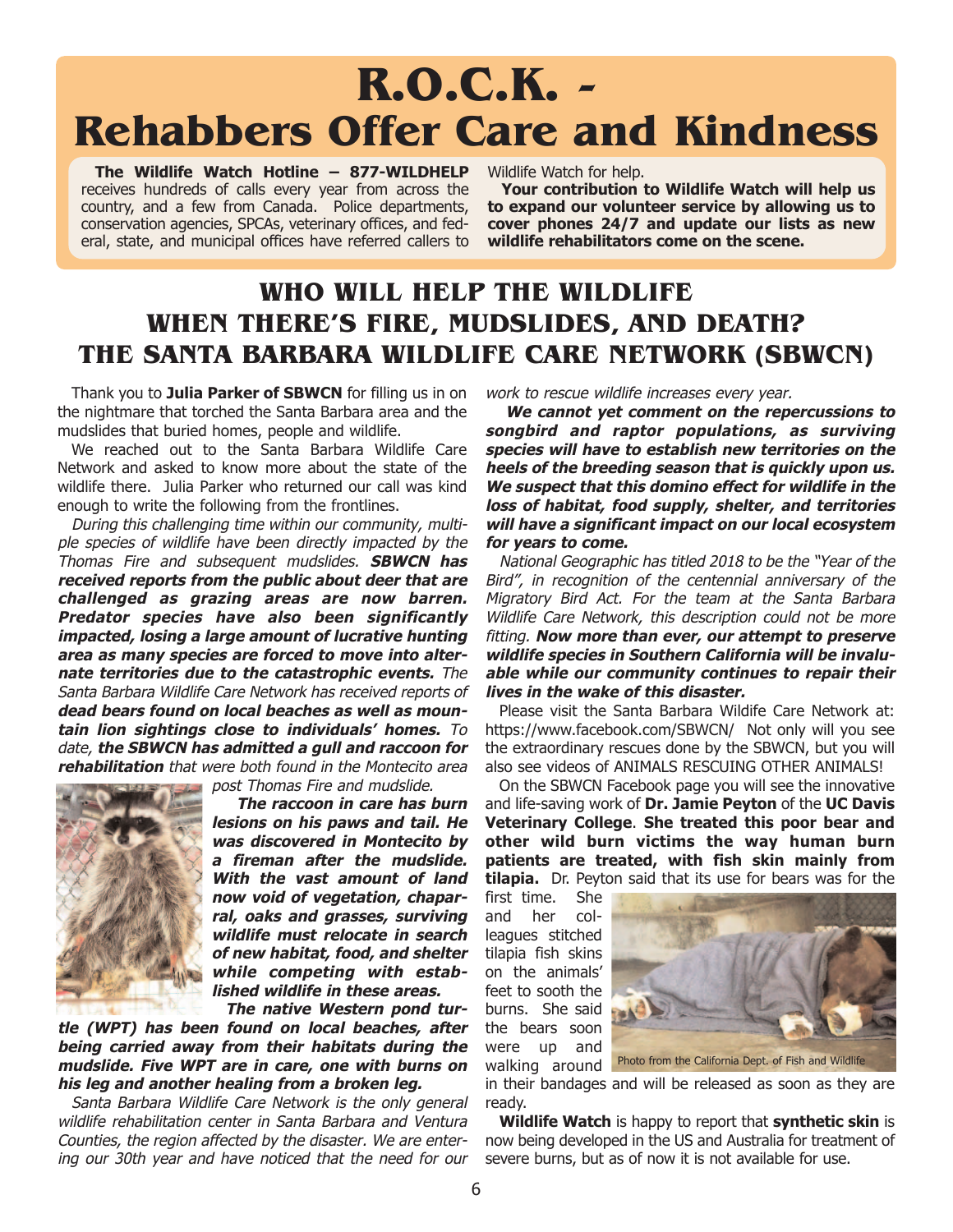### **IN GEORGIA Let's Go Wildlife Watching**

**Savannah Coastal Ecotours** provided by Fran and Kathryn Lapolla

Captain Fran Lapolla operates small boats for the Skidaway Institute of Oceanography and acts as part-time naturalist and host for The Ossabaw Island Foundation. Kathryn Lapolla is a Georgia native and an avid kayaker and is trained in coastal interpretive tours..

For more information: 912-220- 6092; sceboating@gmail.com or scekayaking@gmail.com



Ebenezer Creek, kayaking through ancient bald cypress.

If you wish to stay closer to Atlanta and yet enjoy nature and wildlife, please visit Cascade Springs Nature Preserve Trail at this link: www.atlantatrails.com/hiking-trails/cascade-springs-nature-preserve

It is described this way: Inside the park's 120 acres of green space, a wide trail network explores a tumbling waterfall, a wildlife-filled forest, and trickling springs that feed the park's many streams. The hilly forest is a retreat from the surrounding city,



**and** home to wildlife including deer, birds, and turtles.

## **EYE ON THE NEWS ATLANTA, GEORGIA, POLICE OFFICER WANTS TO HELP ANIMALS, THE COMMUNITY AND PEOPLE**

After a young boy was killed by a dog who was running loose, the dog



was shot and the dog's "owner" and abuser was charged with manslaughter. **Amy Soeldner, who is with the Atlanta Police**

**Department, thought of a way to help. Not by banning or killing dogs, but by stopping cruelty and irresponsible people from having dogs.** 

She said, **I want to educate officers on using nonlethal methods on animals. And I also want to educate them and the public about the link between animal cruelty as a precursor to more violent crimes such as domestic violence or school shooting. If someone abuses an animal and they're not punished or caught or redirected, it emboldens them to go onto other crimes.**

She'll be investigating any kind of cases of animal cruelty. Her love for animals started when she found a dog in a box with a broken leg. She was able to get him veterinary care, and he became her companion animal for 16 years!



Officer Amy Soeldner, Courtesy of Atlanta Police

When we emailed **Carlos Campos, Director of Public Affairs of the Atlanta Police Department**, for permission to use the photographs, not only did he send us other photos, but he added this heartening response:

**As an animal lover myself and proud dad to two dogs, I can tell you Amy's passion, care and love for animals is unmatched. And so is her belief that people who abuse animals will also abuse humans. So this is important work.**

Wildlife Watch totally agrees! Visit: www.atlantamagazine.com/news-culture-articles/meet-the-atlanta-police-officer-whose-job-is-to-end-animal-cruelty/

## **WHAT HAPPENED TO VINNY NUNU?**

Thank you to **Laureen Straw** who reached out to Wildlife Watch following the article that appeared in People.

Vinny Nunu, was a little bear in NYS who was nursed back to health after he was hit by a car that also killed his mom.

**Sadly, the NYS Dept. of Environmental Conservation (DEC) removed him from the rehab facili-**



**ty where he was staying and he has not been heard from.** We hope this mystery can be solved by the next issue.

**Noble and compassionate wildlife rehabilitators need to be able to protect the wildlife that they are caring for without interference and the oppressive authority of those in the business of seeing the value of wild animals only for hunting.**